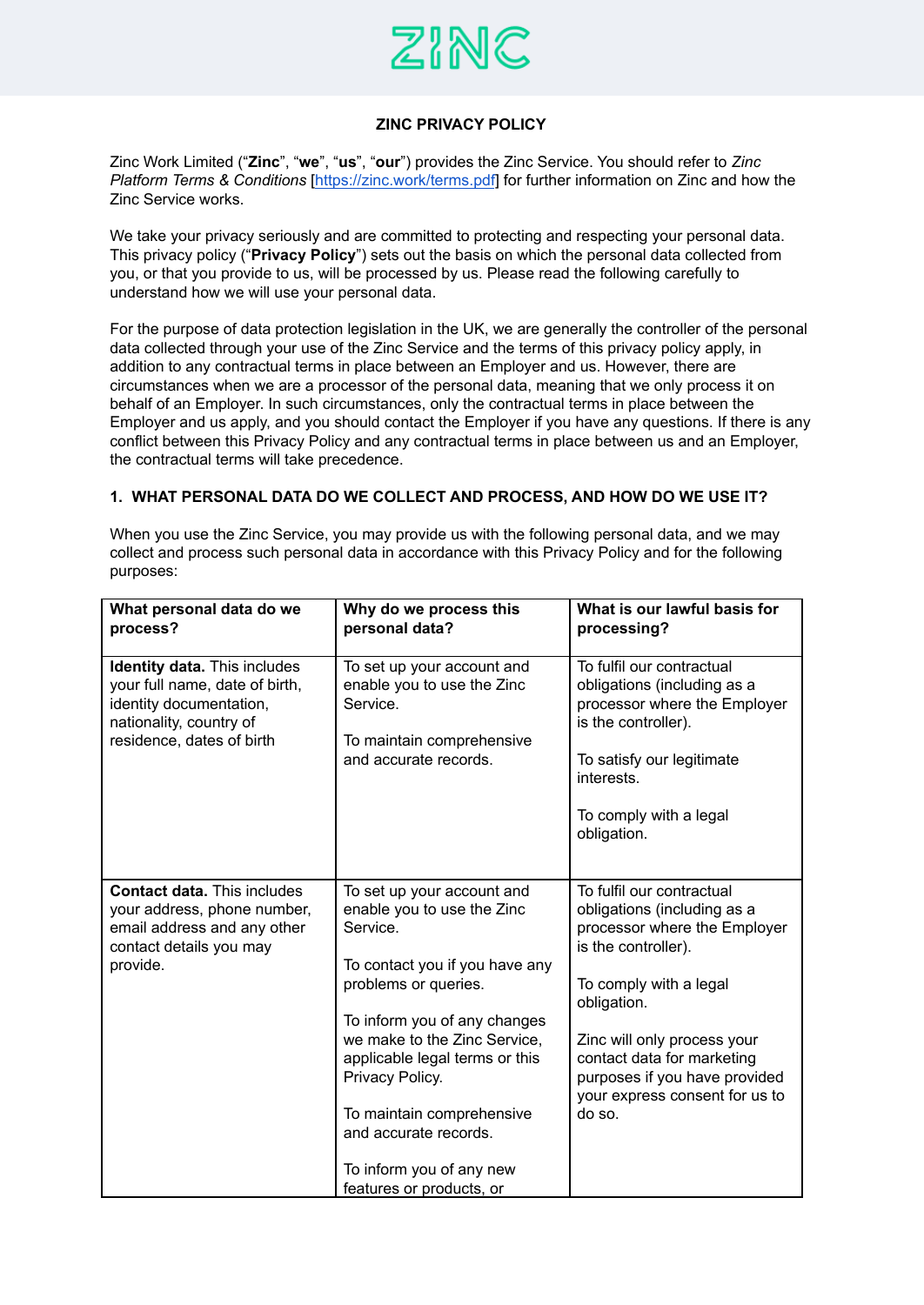|                                                                                                                                                                             | updates to the Zinc Service, we<br>may make available from time<br>to time.                                                                                                                                                                                                            |                                                                                                                                                            |
|-----------------------------------------------------------------------------------------------------------------------------------------------------------------------------|----------------------------------------------------------------------------------------------------------------------------------------------------------------------------------------------------------------------------------------------------------------------------------------|------------------------------------------------------------------------------------------------------------------------------------------------------------|
| <b>Background check status</b><br>data. This incudes data<br>regarding the status of any<br>background checks which an<br>employer has requested.                           | If an employer or ATS provider<br>requires background checks to<br>be completed, Zinc or our<br>outsourced providers will<br>conduct the background<br>checks and Zinc will share the<br>status (e.g. complete) and a<br>link to a report on with the<br>employer and/or ATS provider. | To fulfil our contractual<br>obligations (including as a<br>processor where the Employer<br>is the controller).<br>To satisfy our legitimate<br>interests. |
| <b>Qualification data. This</b><br>includes details of qualifications<br>which you hold, e.g. degrees<br>and diplomas and other exam<br>results which you provide.          | This information is collected if<br>an employer requests details of<br>your qualifications as part of a<br>background check.                                                                                                                                                           | To fulfil our contractual<br>obligations (including as a<br>processor where the Employer<br>is the controller).<br>To satisfy our legitimate<br>interests. |
| Employment history data.<br>This includes organisations<br>and/or businesses you have<br>worked for, job titles you have<br>held and references provided<br>by referees.    | Accessing details of your<br>employment history is<br>fundamental to the nature of<br>the Zinc Service - i.e. to assist<br>employers in the verification of<br>your employment history.                                                                                                | To fulfil our contractual<br>obligations (including as a<br>processor where the Employer<br>is the controller).<br>To satisfy our legitimate<br>interests. |
| <b>Criminal record data. This</b><br>includes details of any past<br>criminal convictions.                                                                                  | If you apply for certain jobs,<br>employers may require you to<br>have passed a criminal<br>background check. Zinc<br>outsources these types of<br>checks to specialist agencies.                                                                                                      | To fulfil our contractual<br>obligations (including as a<br>processor where the Employer<br>is the controller).<br>To satisfy our legitimate<br>interests. |
| <b>Sanctions data. This includes</b><br>details of any sanctions you<br>may be subject to.                                                                                  | If you apply for certain jobs,<br>employers may require<br>verification that you are not<br>subject to any sanctions. Zinc<br>outsources these types of<br>checks to specialist agencies.                                                                                              | To fulfil our contractual<br>obligations (including as a<br>processor where the Employer<br>is the controller).<br>To satisfy our legitimate<br>interests. |
| <b>Financial data.</b> This includes<br>details you provide when<br>making payments to Zinc for<br>the Zinc Service, e.g. payment<br>card details and invoicing<br>details. | To process your payments<br>relating to the Zinc Service.                                                                                                                                                                                                                              | To fulfil our contractual<br>obligations (including as a<br>processor where the Employer<br>is the controller).<br>To satisfy our legitimate<br>interests. |
| <b>Usage data.</b> We may process<br>data regarding your use of the<br>Zinc Service, including which<br>features you are using and how<br>you are interacting with the      | To identify any problems,<br>defects or issues with the Zinc<br>Service.                                                                                                                                                                                                               | To fulfil our contractual<br>obligations (including as a<br>processor where the Employer<br>is the controller).                                            |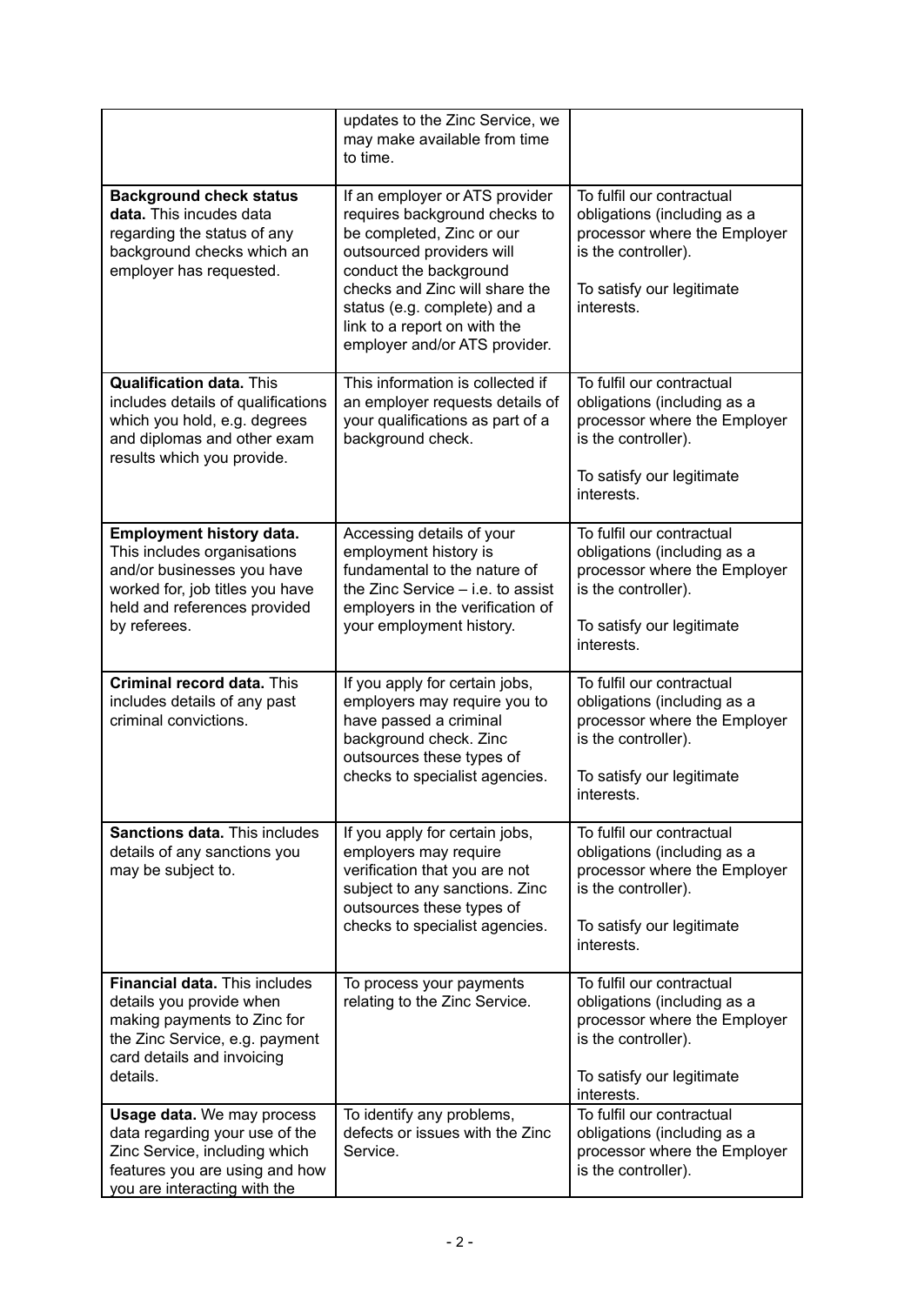| Zinc Service. This may also     | To optimise the performance of |                           |
|---------------------------------|--------------------------------|---------------------------|
| include technical details such  | the Zinc Service to ensure you | To satisfy our legitimate |
| as your IP address, and details | have the best user experience. | interests.                |
| of your device (e.g. operating  |                                |                           |
| system).                        | To provide and improve the     |                           |
|                                 | Zinc Service.                  |                           |
|                                 |                                |                           |

### **2. HOW DO WE PROTECT YOUR PERSONAL DATA?**

We adopt appropriate data collection, storage and processing practices and security measures to protect against unauthorised access, alteration, disclosure or destruction of any personal data we collect or you provide.

We store your personal data securely on our computers in the UK and elsewhere in the world where our service providers are located (for more information on data transfers see section 4 below).

Additionally, we pseudonymise certain personal data from reports generated via the Zinc Service (e.g. email addresses).

## **3. WHO DO WE SHARE YOUR PERSONAL DATA WITH?**

When you use the Zinc Service, we may need to disclose your personal data to the following categories of third parties:

- employers who have requested background checks on candidates ("**Employers**");
- referees who have been asked to provide references;
- candidates who are responding to background check requests;
- providers of third party applicant tracking systems;
- payment processing service providers;
- specialist outsourced background checking providers and agencies;
- our other service providers which we use from time to time including technology providers; and
- other third parties with your express consent or instruction to do so.

We may also need to disclose your personal data in the following limited circumstances:

- to comply with a legal requirement, such as a law, regulation, subpoena, warrant, court order, legal proceedings or in response to a law enforcement agency or regulatory request;
- if the disclosure of your personal data is or may be necessary to prevent physical harm or financial loss, to report suspected illegal activity or to enforce the terms of any agreement we may have with you; and
- other third parties with your consent or direction to do so.

The personal data we share with these third parties and in these circumstances will in each case be limited to that strictly necessary to satisfy the reasons set out in the table above.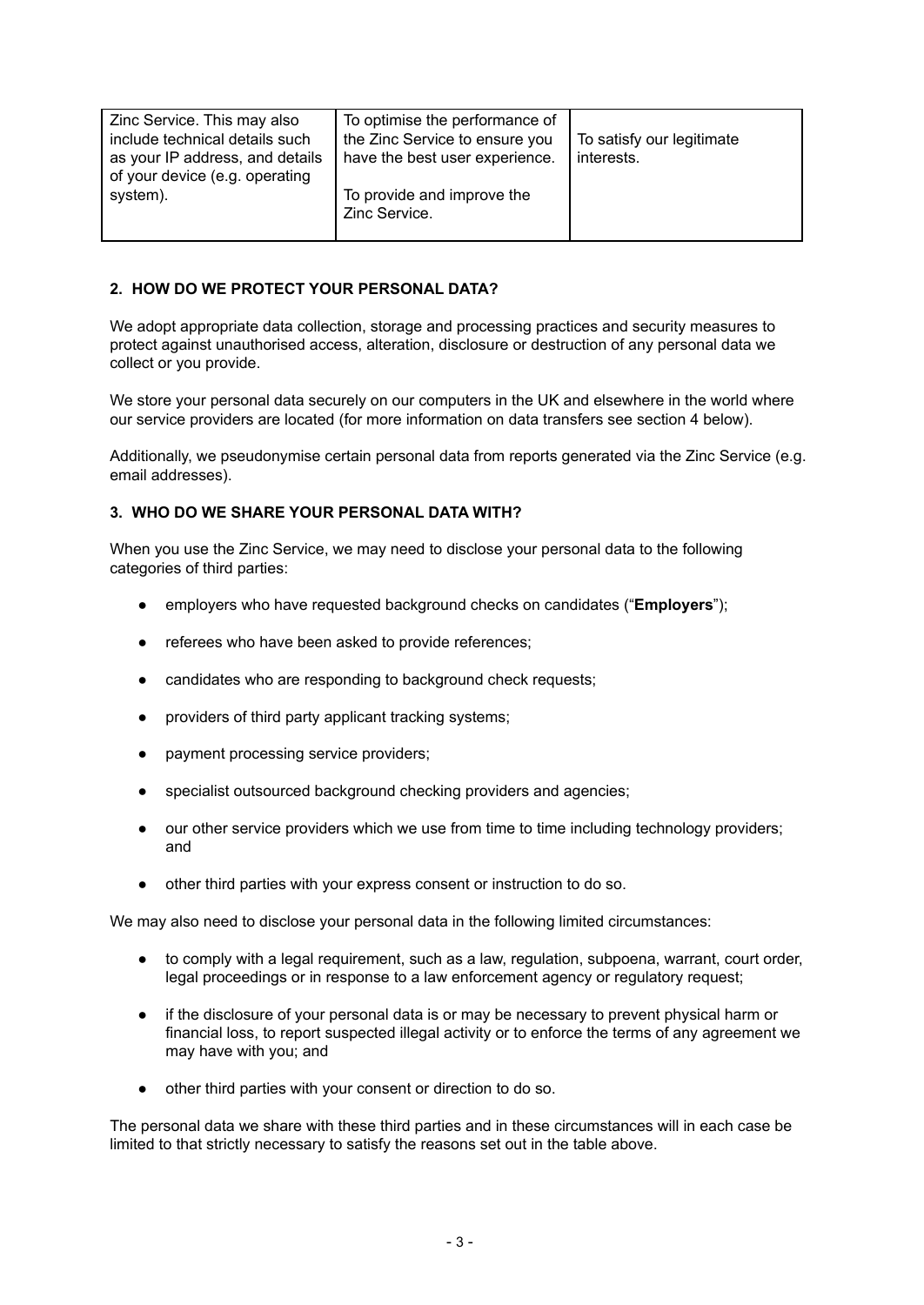## **4. TRANSFERS OF YOUR PERSONAL DATA**

We will not transfer your personal data outside of the EU (or the UK to the extent the UK is no longer part of the EU) except to selected third parties that we have instructed to help us provide the Zinc Service to you. Such third parties may process and store your personal data in geographically distributed data centres.

We may also transfer your personal data outside the UK or EU if requested as part of a foreign background check. For example if Zinc was required to obtain a criminal record check from another jurisdiction e.g. the USA.

In the case of transfers of your personal data outside of the EU (or the UK to the extent the UK is no longer part of the EU), where the transfers are not to countries that provide an adequate level of protection, we will put in place appropriate safeguards to cover transfers of your personal data which may include, for example, signing standard contractual clauses/data protection clauses adopted by the European Commission. Please click [here](https://ec.europa.eu/info/law/law-topic/data-protection_en) for a link to the standard contractual/data protection clauses.

Where the Zinc Service is a controller in respect of personal data, and the service includes such personal data being transferred to an Employer for that Employer to use for its own purposes, upon receiving such personal data, the Employer will be an independent data controller and such transfer constitutes a controller to controller transfer of personal data (and therefore the Employer may itself determine the means and purposes of processing such personal data). Employers who receive personal data in this manner may only process such personal data fairly and lawfully based on legitimate grounds under applicable data protection legislation.

# **5. COOKIES**

- Cookies are small text files that are placed on your device by websites that you visit. They are widely used in order to make websites work, or work more efficiently, as well as to provide information to the owners of the site. The table below explains the cookies we use and why.
	- **Strictly necessary cookies.** These are cookies that are required for the operation of the Zinc website. They include, for example, cookies that enable you to log into secure areas of our portal, use a shopping cart or make use of e-billing services.
	- **Analytical/performance cookies.** They allow Zinc to recognise and count the number of visitors and to see how visitors move around our website when they are using it. This helps us to improve the way the Zinc Service works, for example, by ensuring that users are finding what they are looking for easily.
	- **Functionality cookies.** These are used to recognise you when you return to our website. This enables us to personalise our content for you, greet you by name and remember your preferences.

Most web browsers allow you to specify cookie preferences via browser settings. You may need to refresh webpages for your settings to take effect.

To opt out of being tracked by Google Analytics across all websites, please visit: <http://tools.google.com/dlpage/gaoptout>

#### **6. THIRD PARTY SERVICES**

The Zinc Service may contain links to third party websites and apps. If you follow a link to a third party website or app, please note that this Privacy Policy does not apply to that website or app. We are not responsible or liable for the privacy policies or practices of any third party websites or apps, so check their policies before you submit any personal data to those websites.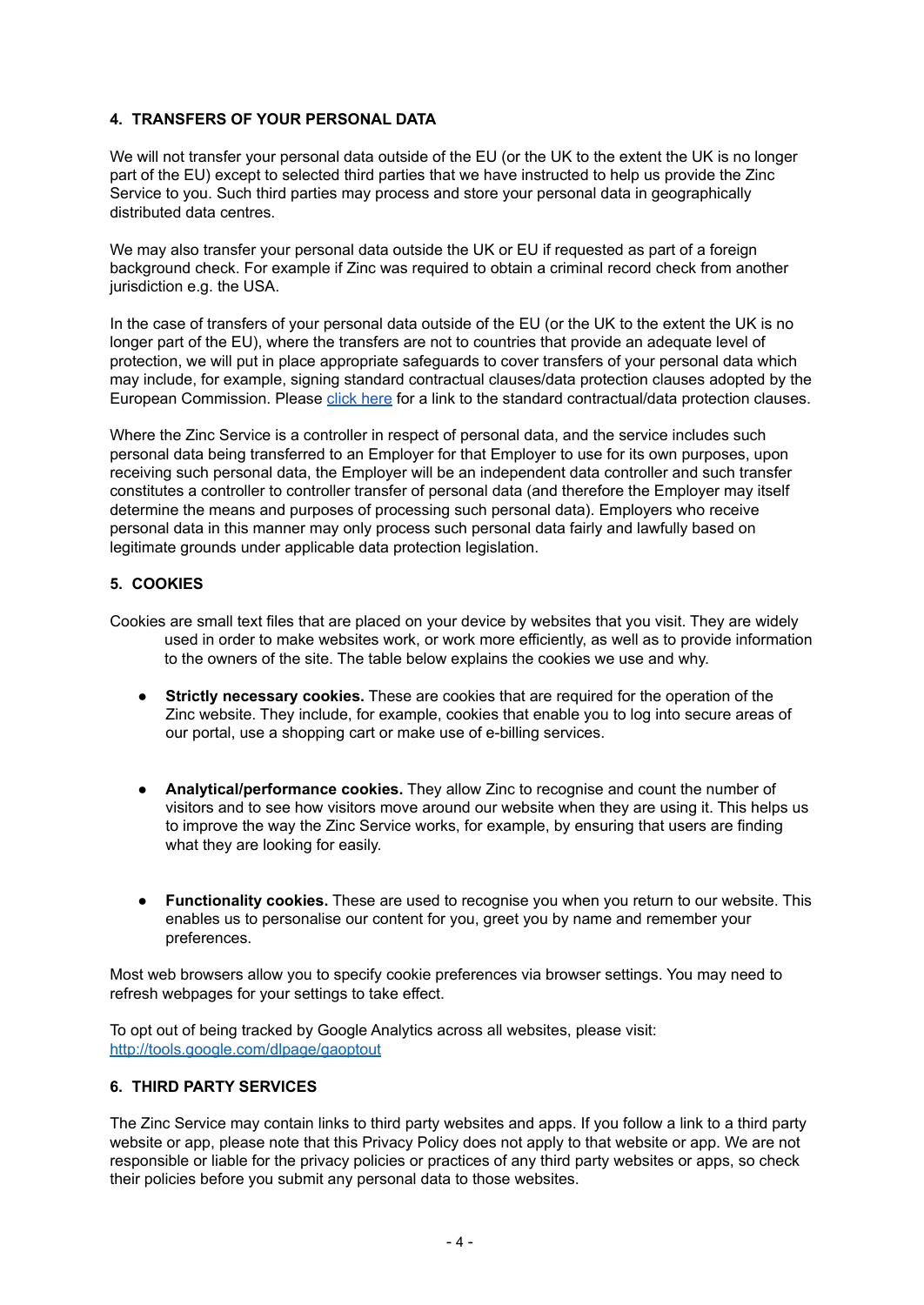### **7. DATA RETENTION**

We store your personal data in line with legal, regulatory, financial and good-practice requirements, and unless we have a legal or regulatory obligation to keep that data, until it is no longer necessary to provide our services or until you ask us to delete your personal data. If you delete your account, we will delete the data you provided to us during the set up and operation of your account. We may be required to retain certain information in order to comply with local laws.

Zinc does not retain certain categories of personal data that you provide to us (e.g. your identity documentation). Once such data has been shared via our API, Zinc no longer retains such personal data. Additionally, Zinc deletes certain personal data after 30 days (this includes certain contact details for candidates and referees). We do retain your name, email address and the status of specific reference checks in accordance with the paragraph above.

For further details regarding how long we keep each specific category of personal data, please contact us in relation to our data retention policies.

## **8. ACCESSING YOUR PERSONAL DATA AND YOUR RIGHTS**

As a result of us collecting and processing your personal data, you have the following legal rights:

- to access personal data held about you:
- to request us to make any changes to your personal data if it is inaccurate or incomplete;
- to request your personal data is erased where we do not have a compelling reason to continue to process such data in certain circumstances;
- to receive your personal data provided to us as a data controller in a structured, commonly used and machine-readable format where our processing of the data is carried out by automated means, and it is based on: (i) your consent; (ii) our necessity for performance of a contract to which you are a party to; or (iii) steps taken at your request prior to entering into a contract with us;
- to object to, or restrict, our processing of your personal data in certain circumstances;
- if we ever use your personal data for direct marketing, you can ask us to stop and we will comply with your request;
- if we use your personal data on the basis of having a legitimate interest (as set out in the table above), you can object to our use of it for those purposes, giving an explanation of your particular situation, and we will consider your objection;
- to object to, and not be subject to a decision which is based solely on, automated processing (including profiling), which produces legal effects or could significantly affect you; and
- to lodge a complaint with the Information Commissioner's Office (ICO), the UK supervisory authority for data protection issues ([www.ico.org.uk](http://www.ico.org.uk)). We would, however, appreciate the chance to deal with your concerns before you approach the ICO so please contact us in the first instance.

To exercise any of your rights set out above, including to withdraw your consent where we have stated we are processing your personal data based on your consent, please contact us at the address set out below.